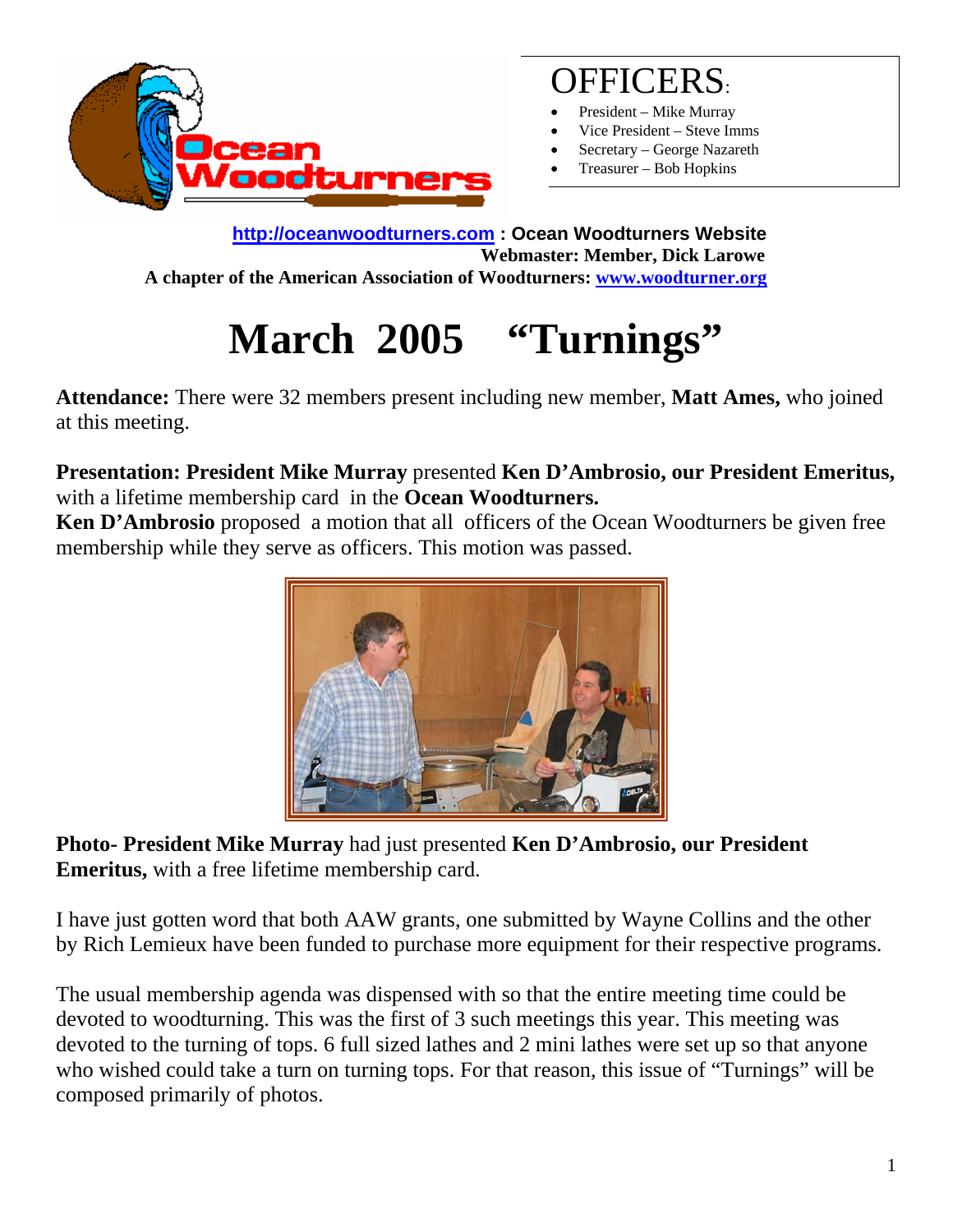

Photo of Anthony Scuncio turning tops with Tony Bancalari looking on.



Photo of Angelo Iafrate turning with Anthony Scuncio and Tony Bancalari observing



Photo of Larry Dunklee turning his top with Mike Murray checking up on him.



Ken D'Ambrosio intently turning a top.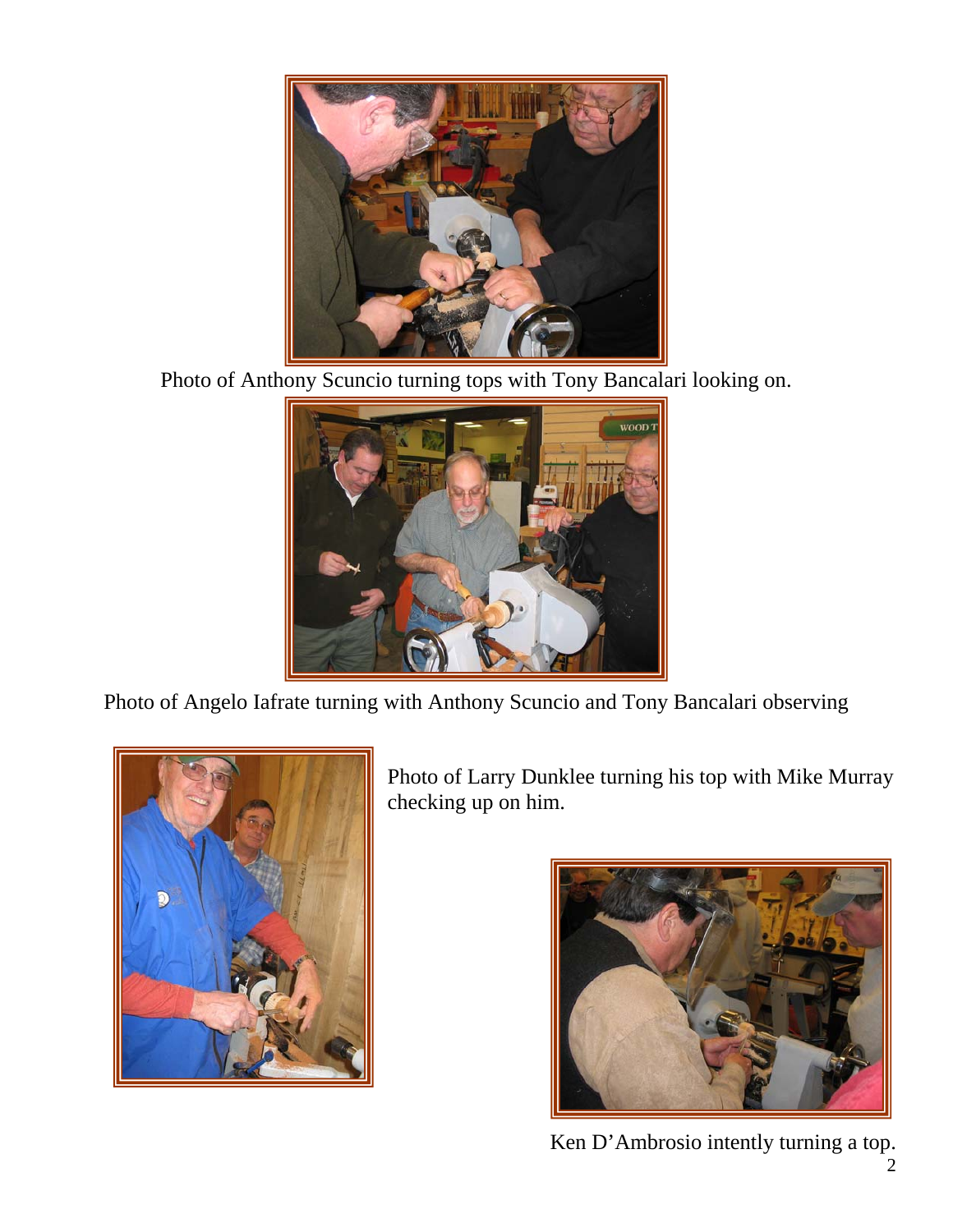## **Show and Tell**



**Mike Murray: 1 bowl and 1 hollow turning in metallic green.** 

**Ken D' Ambrosio:1 Cherry burl vase and 1 Maple burl vase with leafing like Mike Murray uses.** 

**George Nazareth: a segmented vase of Maranta, Wenge, Cherry, and Purpleheart Rich Lemieux: a baby's rattle of Walnut.** 

**Carl Priestley: 3 bowls, 1 spalted Maple and 2 of unknown wood** 

**Ron Chatterley: 1 Oak bowl** 

**Matt Ames: 3 bowls and 1 lidded box** 



**A larger shot of George's segmented vase-- the privilege of being editor** 

**Photo of 4 tiny turnings by new member, Matt Ames. (note the size of the dime)**